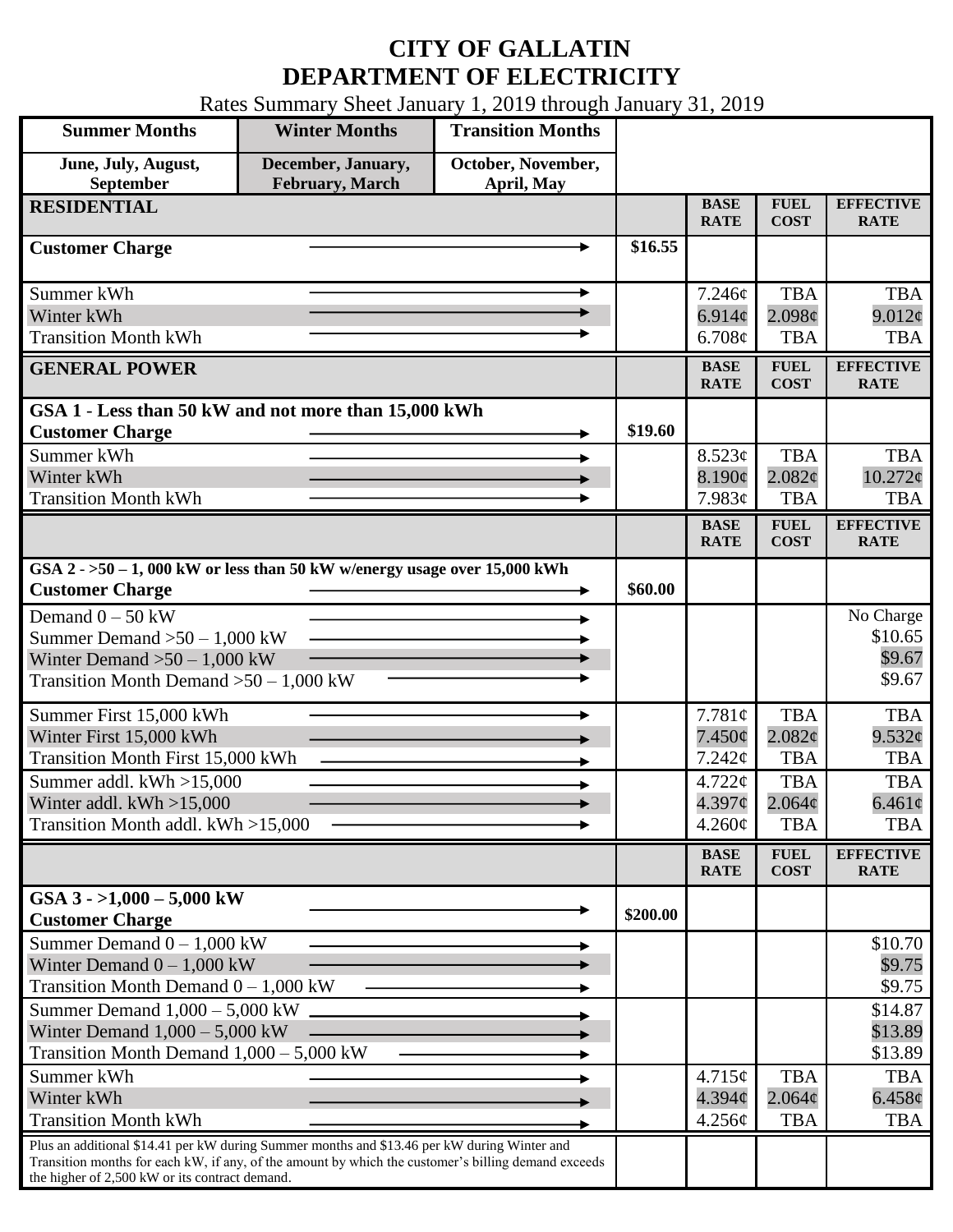## **Summer Months Winter Months Transition Months June, July, August, December, January, October, November, September February, March April, May GENERAL POWER CONTINUE BASE FUEL EFFECTIVE RATE COST RATE GSB Demands from 5,001 – 15,000 kW**  $\text{Customer Charge}$   $\longrightarrow$  \$1,500 Onpeak Summer Demand 5,000 – 15,000 kW \$10.87 Onpeak Winter Demand 5,000 – 15,000 kW \$9.90 Onpeak Transition Month Demand 5,000 – 15,000 kW \$9.90 **Offpeak Excess of Contract Demand** Summer \$10.87 Winter \$9.90 Transition \$9.90 Max Demand  $\qquad \qquad \longrightarrow \qquad \qquad$  \$5.21 Onpeak Summer kWh 6.513¢ TBA TBA Onpeak Winter kWh 5.378¢  $2.200\text{c}$ 7.578¢ Onpeak Transition Month kWh 3.990¢ TBA  $\ddot{\phantom{1}}$ TBA Offpeak Summer kWh First 200 HUD ь 4.022¢ TBA **TBA** Offpeak Summer kWh Next 200 HUD  $0.564\mathcal{C}$ TBA TBA Additional HUD  $0.223<sub>c</sub>$ TBA TBA Offpeak Winter kWh First 200 HUD 4.244¢  $2.200c$  $6.444c$  $2.200\phi$ Offpeak Winter kWh Next 200 HUD  $0.564¢$  $2.764¢$ Additional HUD  $0.223\epsilon$  $2.200\text{¢}$  $2.423<sub>c</sub>$ Offpeak Transition kWh First 200 HUD 3.990¢ TBA TBA Offpeak Transition kWh Next 200 HUD TBA TBA  $0.564<sub>c</sub>$ TBA Additional HUD 0.223**¢** TBA **BASE FUEL EFFECTIVE RATE COST RATE MSB Demands greater than 5,000 kW**  $\overrightarrow{$  1,500} Onpeak Summer Demand >5,000 \$10.24 Onpeak Winter Demand >5,000 \$9.27 Onpeak Transition Month Demand >5,000 \$9.27 Max Demand  $\sim$   $\sim$   $\sim$  \$2.26 **Offpeak Excess of Contract Demand** Summer \$10.24 Winter \$9.27 Transition \$9.27 Onpeak Summer kWh 5.779¢ TBA TBA Onpeak Winter kWh 4.639¢  $2.173<sub>c</sub>$ 6.812¢ Onpeak Transition Month kWh 3.589¢ TBA TBA Offpeak Summer kWh First 200 HUD 3.279¢ TBA **TBA** Offpeak Summer kWh Next 200 HUD  $0.310\text{¢}$ TBA TBA Additional HUD  $0.055\sigma$ TBA TBA Offpeak Winter kWh First 200 HUD  $2.173¢$  $3.502<sub>\sigma</sub>$ 5.675¢ Offpeak Winter kWh Next 200 HUD  $0.310\phi$  $2.173¢$  $2.483¢$ Additional HUD  $0.055\mathcal{C}$  $2.173¢$ 2.228¢ Offpeak Transition kWh First 200 HUD 3.589¢ TBA TBA Offpeak Transition kWh Next 200 HUD  $0.310<sub>c</sub>$ TBA **TBA** TBAAdditional HUD

 $0.055c$ 

TBA

## **Page 2 - Rates Summary Sheet January 1, 2019 through January 31, 2019**